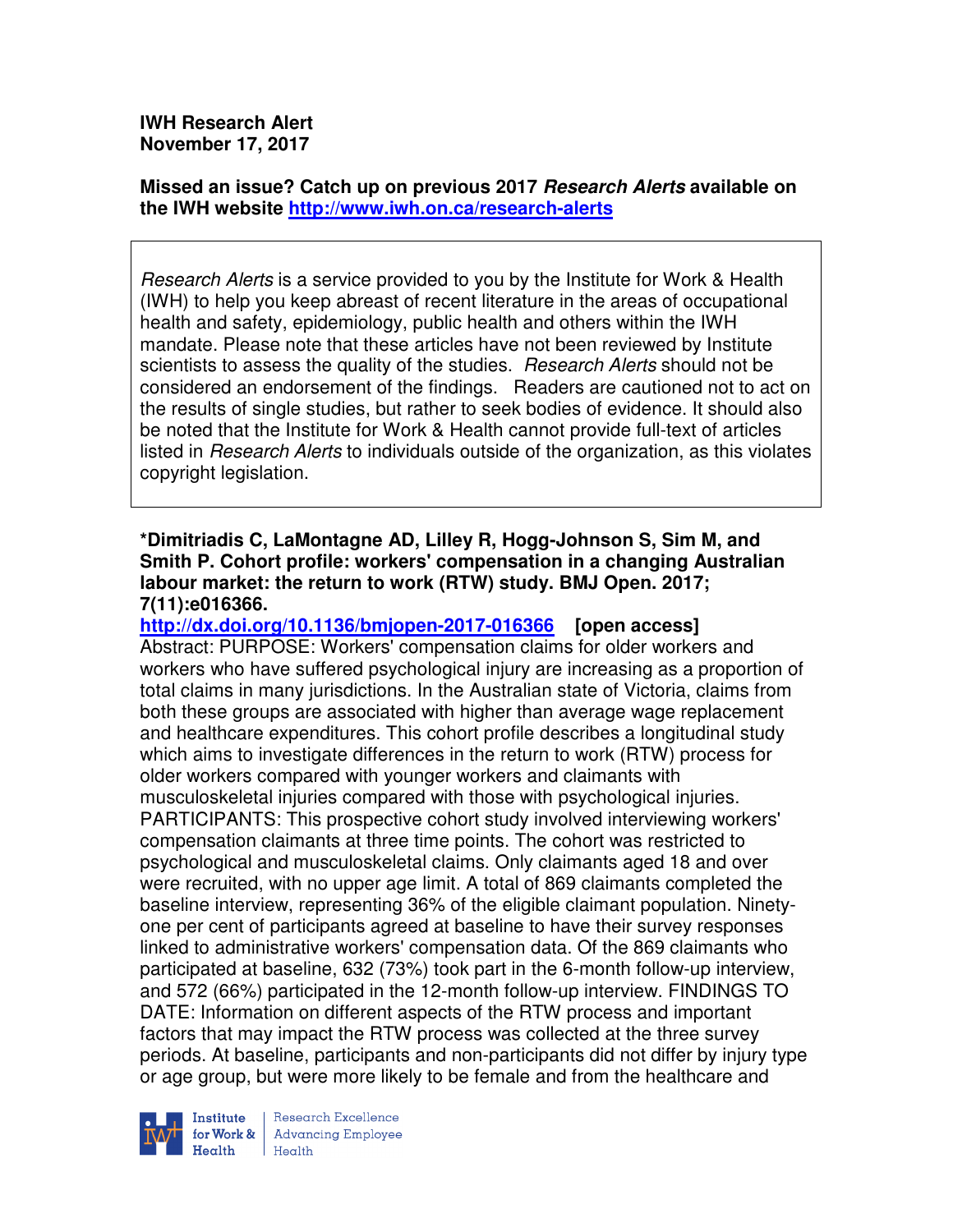social assistance industry. The probability of non-participation at follow-up interviews showed younger age was a statistically significant predictor of nonparticipation. FUTURE PLANS: Analysis of the longitudinal cohort will identify important factors in the RTW process and explore differences across age and injury type groups. Ongoing linkage to administrative workers' compensation data will provide information on wage replacement and healthcare service use into the future

# **Axelrad H, Sabbath EL, and Hawkins SS. The impact of the 2008 recession on the health of older workers: data from 13 European countries. European Journal of Public Health. 2017; 27(4):647-652.**

## **http://dx.doi.org/10.1093/eurpub/ckx011**

Abstract: Background: Fluctuations in the national economy shape labour market opportunities and outcomes, which in turn influence the health conditions of older workers. This study examined whether overall economic shifts during the 2008 recession was associated with four health indicators among older workers. Method: Data came from 4917 respondents (16 090 contacts) aged 50-70 in 13 European countries (Austria, Belgium, Czech Republic, Denmark, France, Germany, Israel, Italy, Netherlands, Poland, Spain, Sweden, Switzerland) participating in the Survey of Health, Ageing and Retirement in Europe. Health and employment assessments from 2004-13 were linked to annual data on fluctuations in Gross Domestic Product (GDP) per capita, life expectancy and unemployment rates for each country. Using fixed effects models, we assessed the recession's implications on four individual health outcomes: body mass index (BMI), drinking alcohol, depression and general health, while isolating cyclical variation within countries and individual changes over time. Results: Overall economic shifts had an effect on older workers: decreases in GDP were associated with a decline in average BMI, consumption of alcohol and deterioration in self-rated health; country-level unemployment rate had no effect on health outcomes, while life expectancy at birth was significant but not consistently across models. Being employed or retired were associated with fewer depressive symptoms and better self-rated health. Conclusions: Overall economic shifts during recessions affect certain health outcomes of older workers, and better health conditions together with being employed or retired may limit the negative health consequences of a recession

#### **Carlesso LC, Raja Rampersaud Y, and Davis AM. Clinical classes of injured workers with chronic low back pain: a latent class analysis with relationship to working status. European Spine Journal. 2017; [Epub ahead of print].**

# **http://dx.doi.org/10.1007/s00586-017-4966-1**

Abstract: PURPOSE: To determine (a) clinical classes of injured workers with chronic low back pain (CLBP), (b) predictors of class membership and (c) associations of classes with baseline work status. METHODS: Patients with CLBP from a tertiary care outpatient clinic in Toronto, Canada were sampled.



Research Excellence for Work & | Advancing Employee  $Heath$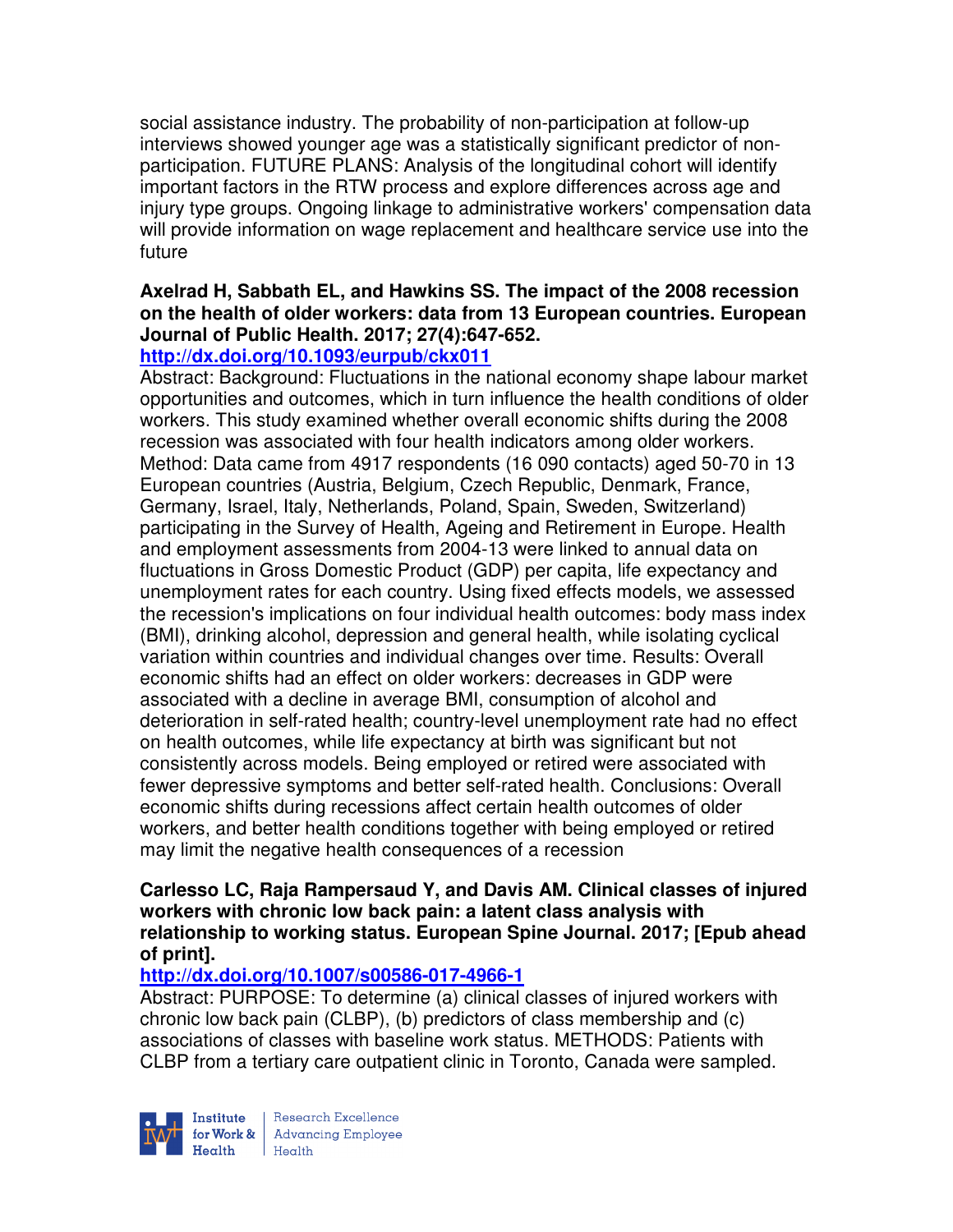Latent class analysis was applied to determine class structure using physical, psychological and coping indicators. Classes were interpreted by class-specific means and analyzed for predictors of membership. Lastly, association of the classes with being off work was modeled. RESULTS: A 3-class model was chosen based on fit criteria, theoretical and clinical knowledge of this population. The resultant 3 classes represented low, moderate and high levels of clinical severity. Predictors of being in the high severity group compared to the low severity group were < high school education [odds ratio (OR) 3.06, 95% CI (1.47, 6.37)] and comorbidity total [OR 1.28, 95% CI (1.03, 1.59)]. High severity class membership was associated with four times increased risk of being off work at baseline compared to those in the low severity group [OR 3.98, 95% CI (1.61, 6.34)]. CONCLUSIONS: In a cohort of injured workers with CLBP, 3 clinical classes were identified with distinct psychological and physical profiles. These profiles are useful in aiding clinicians to identify patients of high clinical severity who may be potentially at risk for problematic return to work

**Chan APC, Wong FKW, Hon CKH, Lyu S, and Javed AA. Investigating ethnic minorities' perceptions of safety climate in the construction industry. Journal of Safety Research. 2017; 63(Supplement C):9-19. http://dx.doi.org/10.1016/j.jsr.2017.08.006** 

## **Foley M. Factors underlying observed injury rate differences between temporary workers and permanent peers. American Journal of Industrial Medicine. 2017; 60(10):841-851.**

# **http://dx.doi.org/10.1002/ajim.22763**

Abstract: BACKGROUND: Temporary workers face increased risk of injury as compared to permanent workers in similar occupations. This study explores the role played by several potential risk factors. METHODS: Injured temporary and permanent workers, matched by industry, tenure and demographic characteristics, were interviewed to isolate the association of temporary employment with several injury risk factors. RESULTS: Temporary workers had higher workers' compensation claims rates than their permanent worker-peers. In interviews temporary workers a reported a lower frequency of exposure to hazards. However, they also reported being less likely to be equipped to cope with hazards by such countermeasures as experience screening, safety training and task control. CONCLUSION: Policies are needed to improve screening and training of temporary workers to assigned tasks, to discourage job-switching, to improve temporary workers' hazard awareness, to protect their right to report unsafe conditions. The responsibilities of agencies and host employers for ensuring the safety of their temporary workers need clarification in regulatory policy

**Haukka E, Ojajarvi A, Kaila-Kangas L, and Leino-Arjas P. Protective determinants of sickness absence among employees with multisite pain-a 7-year follow-up. Pain. 2017; 158(2):220-229. http://dx.doi.org/10.1097/j.pain.0000000000000741** 



Institute Research Excellence<br>for Work & Advancing Employee<br>Health Health Health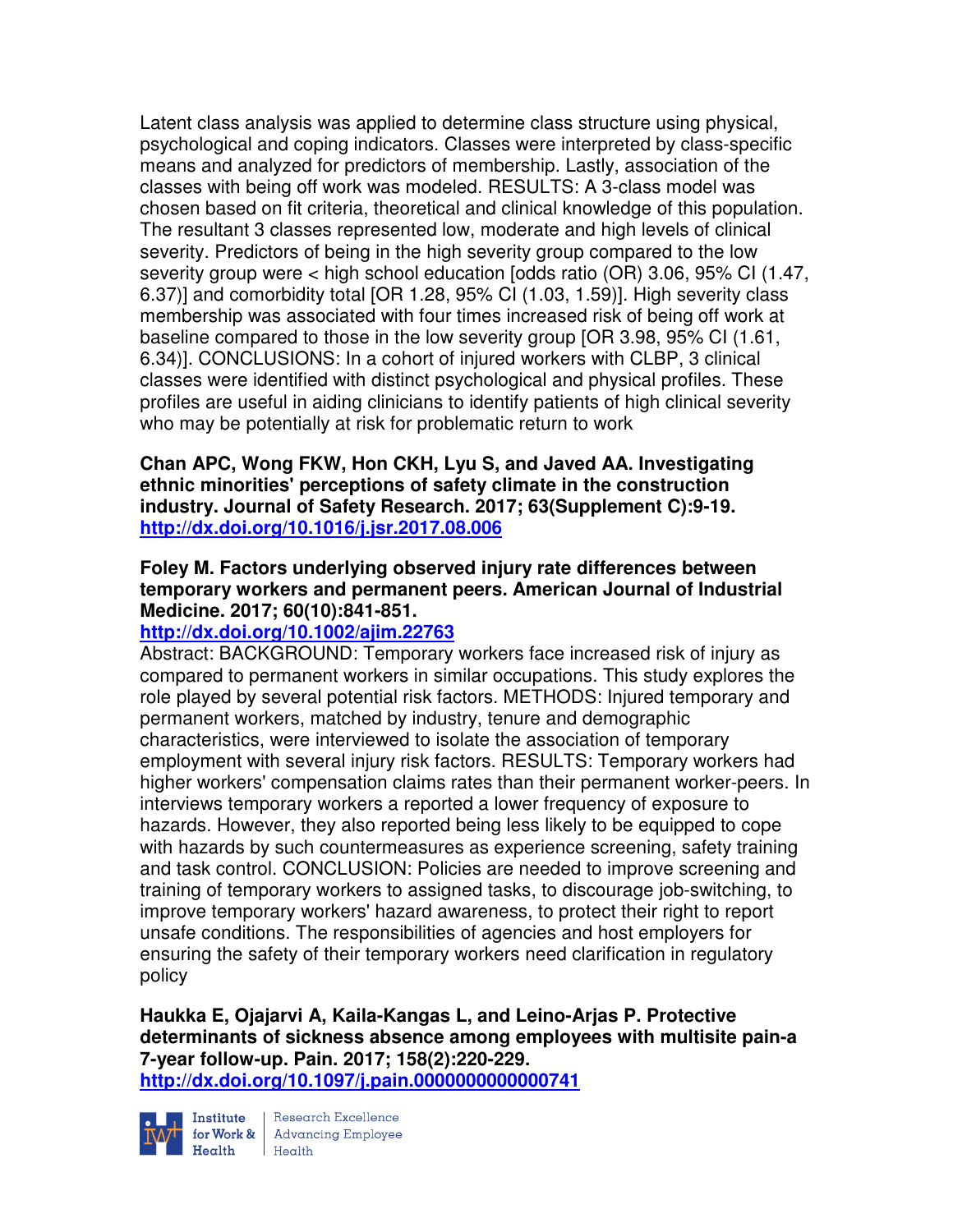Abstract: We identified factors protective of all-cause sickness absence (SA) among subjects with multisite musculoskeletal pain (MSP). The nationally representative source sample comprised 3420 actively working Finns aged 30 to 55 in year 2000 and alive at follow-up. Pain in 18 body locations was combined into four sites (neck, low back, upper limbs, and lower limbs). The baseline prevalence of MSP (pain in >/= 2 sites) was 32%. Baseline data on sociodemographic factors, work ability, work, health, and lifestyle were gathered by questionnaire, interview, and clinical examination and linked with national registers on all-cause SA (periods lasting >/=10 workdays) for 2002 to 2008. Based on trajectory analysis, 74% of those with MSP had a low and 26% a high probability of SA. In logistic regression analysis, younger age, male sex, and professional occupational group were inversely associated with SA. Allowing for these, good physician-assessed work ability, physically light work, possibility to adjust workday length, encouraging workplace atmosphere, no problems with working community or mental stress, normal weight, and no sleep disorders were predictive of lower SA rates (odds ratios between 0.47 and 0.70). In a final stepwise model adjusted for age, sex, and occupational group, no exposure to lifting (odds ratio 0.58, 95% confidence interval 0.39-0.85) and to repetitive hand movements (0.57, 0.39-0.83), possibility to adjust workday length (0.73, 0.53- 0.99), and normal weight (0.59, 0.40-0.87) were inversely associated with SA. In conclusion, several modifiable factors related to work and lifestyle were found as predictive of lower rates of longer SA among occupationally active subjects with MSP

## **Howard J, Piacentino J, MacMahon K, and Schulte P. Using systematic review in occupational safety and health. American Journal of Industrial Medicine. 2017; 60(11):921-929.**

#### **http://dx.doi.org/10.1002/ajim.22771**

Abstract: Evaluation of scientific evidence is critical in developing recommendations to reduce risk. Healthcare was the first scientific field to employ a systematic review approach for synthesizing research findings to support evidence-based decision-making and it is still the largest producer and consumer of systematic reviews. Systematic reviews in the field of occupational safety and health are being conducted, but more widespread use and adoption would strengthen assessments. In 2016, NIOSH asked RAND to develop a framework for applying the traditional systematic review elements to the field of occupational safety and health. This paper describes how essential systematic review elements can be adapted for use in occupational systematic reviews to enhance their scientific quality, objectivity, transparency, reliability, utility, and acceptability

**Karkkainen S, Ropponen A, Narusyte J, Mather L, Akerstedt T, Silventoinen K, Mittendorfer-Rutz E, and Svedberg P. Night work as a risk factor of future disability pension due to musculoskeletal diagnoses: a prospective cohort study of Swedish twins. European Journal of Public Health. 2017;** 



Research Excellence for Work & | Advancing Employee Health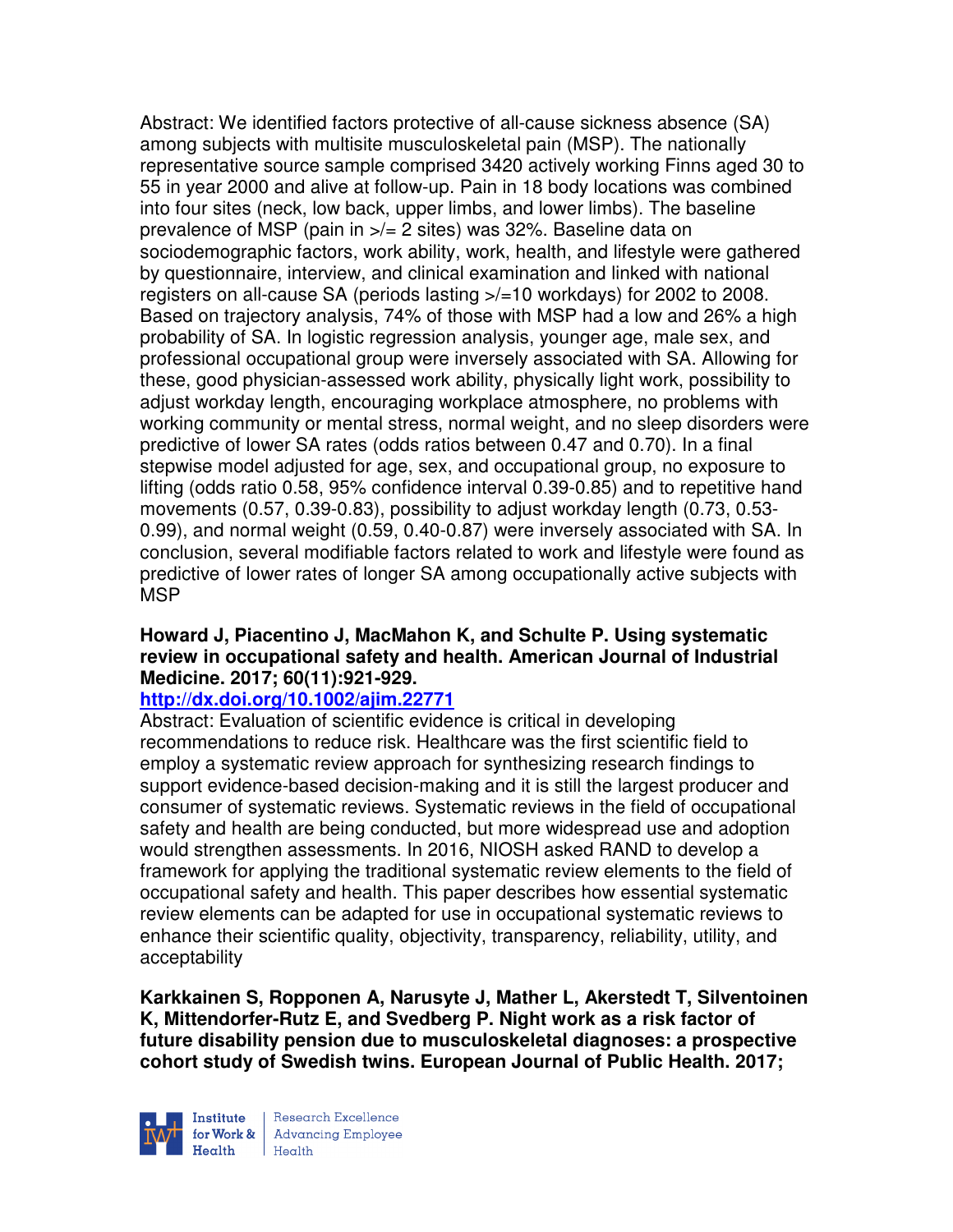## **27(4):659-664.**

# **http://dx.doi.org/10.1093/eurpub/ckx084**

Abstract: Background: This study investigated the associations between night work, sleep and disability pension (DP) due to musculoskeletal disorders (MSD), while controlling for several confounding factors including both genetic factors and shared family background. Methods: The study sample consisted of 27 165 Swedish twin individuals born in 1935-58 with comprehensive survey data on sociodemographic, health and lifestyle factors. Night work was assessed as years of working hours at night at least every now and then, and categorized into 'not at all, 1-10 years and over 10 years'. Data on DP with MSD (ICD-diagnoses M00-M99) were obtained from the National Social Insurance Agency. Follow-up was from the time of the interview in 1998-2003 until 2013. Information on the length and quality of sleep was available for a sub-sample of twins ( $n = 1684$ ). Cox proportional hazards models were used to calculate hazard ratios (HR) with 95% confidence intervals (CI). Results: During the follow-up, 1338 (5%) participants were granted DP due to MSD. Both 1-10 years (HR 1.33, 95% CI 1.17-1.53) and over 10 years of night work (HR 1.39 95% CI 1.18-1.64) increased the risk of future DP. The associations were not affected by health, lifestyle or sleep factors. In the discordant twin pair analysis, the associations between night work and DP due to MSD attenuated. Conclusions: Night work was associated with increased risk of DP due to MSD independently from health and lifestyle factors. Familial confounding could not be ruled out

#### **Lilley R, Jaye C, Davie G, Keeling S, Waters D, and Egan R. Age-related patterns in work-related injury claims from older New Zealanders, 2009- 2013: implications of injury for an aging workforce. Accident Analysis & Prevention. 2017; 110:86-92.**

#### **http://dx.doi.org/10.1016/j.aap.2017.10.022**

Abstract: OBJECTIVES: This study describes the incidence, nature and cause of work-related injuries in older New Zealand workers to understand the risks of work-related injury in this rapidly aging population. METHODS: Data for the period 2009-2013 from 25,455 injured workers aged 55-79 years, extracted from national work-related injury entitlement claims, were stratified by age group and analysed by sex, industry, injury type and cause. Age-specific claims rates were calculated by year, sex and ethnicity. RESULTS: Patterns of injury differed by age: 70-79 year olds had the highest injury rates and proportion of claims due to falls (45%), for the self-employed (32%), for the agriculture sector (24%), and for fatal injuries (5%). DISCUSSION: The burden of work-related injuries in older workers, particularly in those aged over 70, will increase with their increasing participation in work. Workplace injury prevention strategies and interventions need to consider the specific characteristics and vulnerabilities of older workers

**Milner A, King TL, LaMontagne AD, Aitken Z, Petrie D, and Kavanagh AM. Underemployment and its impacts on mental health among those with disabilities: evidence from the HILDA cohort. Journal of Epidemiology and** 

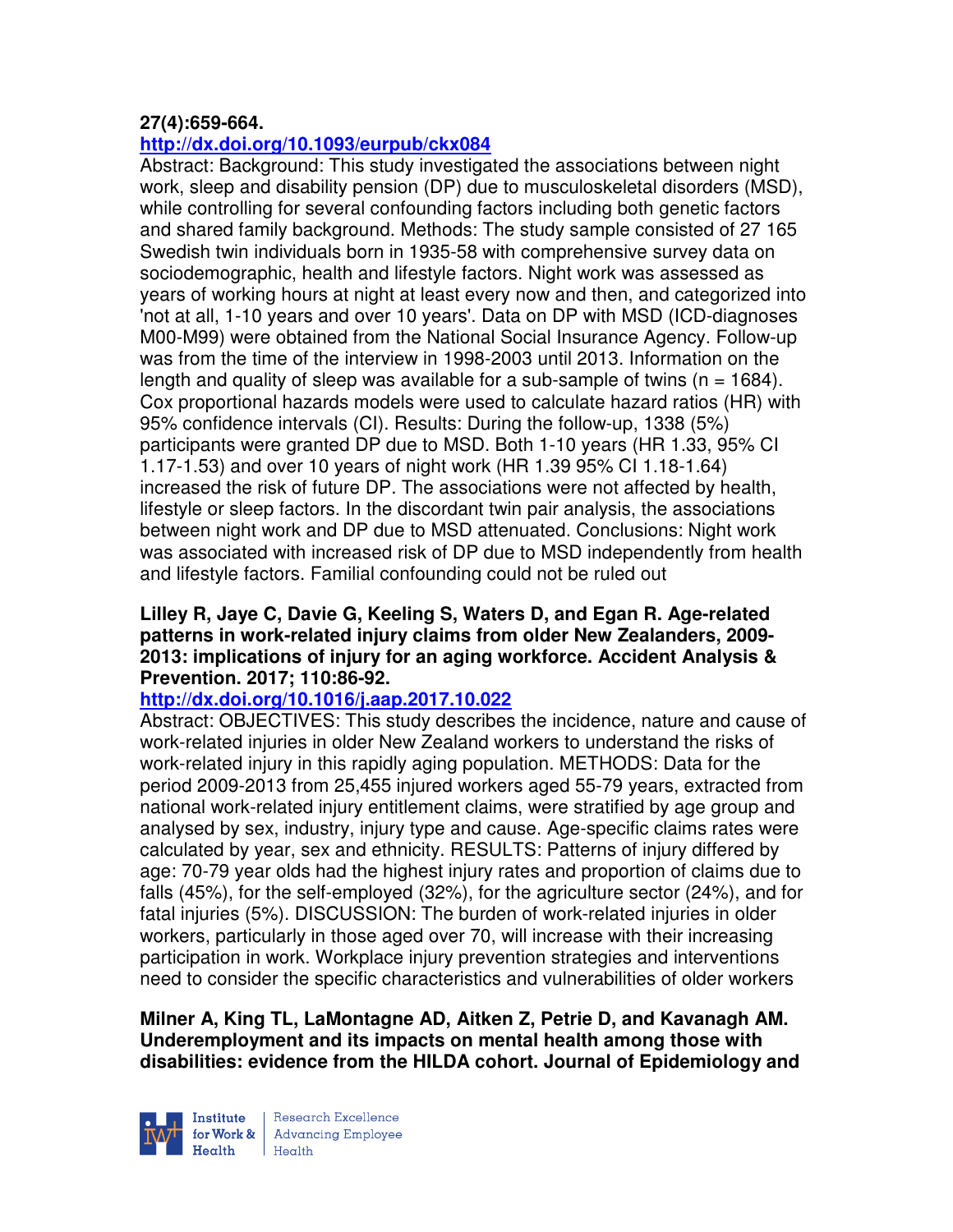# **Community Health. 2017; 71(12):1198-1202. http://dx.doi.org/10.1136/jech-2017-209800**

Abstract: BACKGROUND: Underemployment (defined as when a person in paid employment works for fewer hours than their desired full working capacity) is increasingly recognised as a component of employment precarity. This paper sought to investigate the effects of underemployment on the mental health of people with disabilities. METHODS: Using 14 waves of the Household, Income and Labour Dynamics in Australia survey, we used fixed-effects models to assess whether the presence of a disability modified the association between underemployment and mental health. Both disability and underemployment were assessed as time-varying factors. Measures of effect measure modification were presented on the additive scale. RESULTS: The experience of underemployment was associated with a significantly greater decline in mental health when a person reported a disability (mean difference -1.38, 95% CI -2.20 to -0.57) compared with when they did not report a disability (mean difference -0.49, 95% CI -0.84 to -0.14). The combined effect of being underemployed and having a disability was nearly one point greater than the summed independent risks of having a disability and being underemployed (-0.89, 95% CI -1.75 to -0.03). CONCLUSION: People with disabilities are more likely to experience underemployment and more likely to have their mental health adversely affected by it. There is a need for more research and policy attention on how to ameliorate the effects of underemployment on the mental health of persons with disabilities

### **Nwaru CA, Peutere L, Kivimaki M, Pentti J, Vahtera J, and Virtanen PJ. Chronic diseases as predictors of labour market attachment after participation in subsidised re-employment programme: a 6-year follow-up study. Journal of Epidemiology and Community Health. 2017; 71(11):1101- 1106.**

# **http://dx.doi.org/10.1136/jech-2017-209271**

Abstract: BACKGROUND: Little is known about the work patterns of re-employed people. We investigated the labour market attachment trajectories of reemployed people and assessed the influence of chronic diseases on these trajectories. METHODS: The study was based on register data of 18 944 people (aged 18-60 years) who participated in a subsidised re-employment programme in Finland. Latent class growth analysis with zero-inflated Poisson was used to model the labour market attachment trajectories over a 6-year follow-up time. Multinomial logistic regression was used to examine the associations between chronic diseases and labour market attachment trajectories, adjusting for age, gender, educational level, size of town and calendar year in subsidised reemployment programme. RESULTS: We identified four distinct labour market attachment trajectories, namely: strengthening (a relatively stable attachment throughout the follow-up time; 77%), delayed (initial weak attachment increasing later; 6%), leavers (attachment declined with time; 10%) and none-attached (weak attachment throughout the study period; 7%). We found that severe mental problems strongly increased the likelihood of belonging in the leavers (OR



Research Excellence for Work & | Advancing Employee Health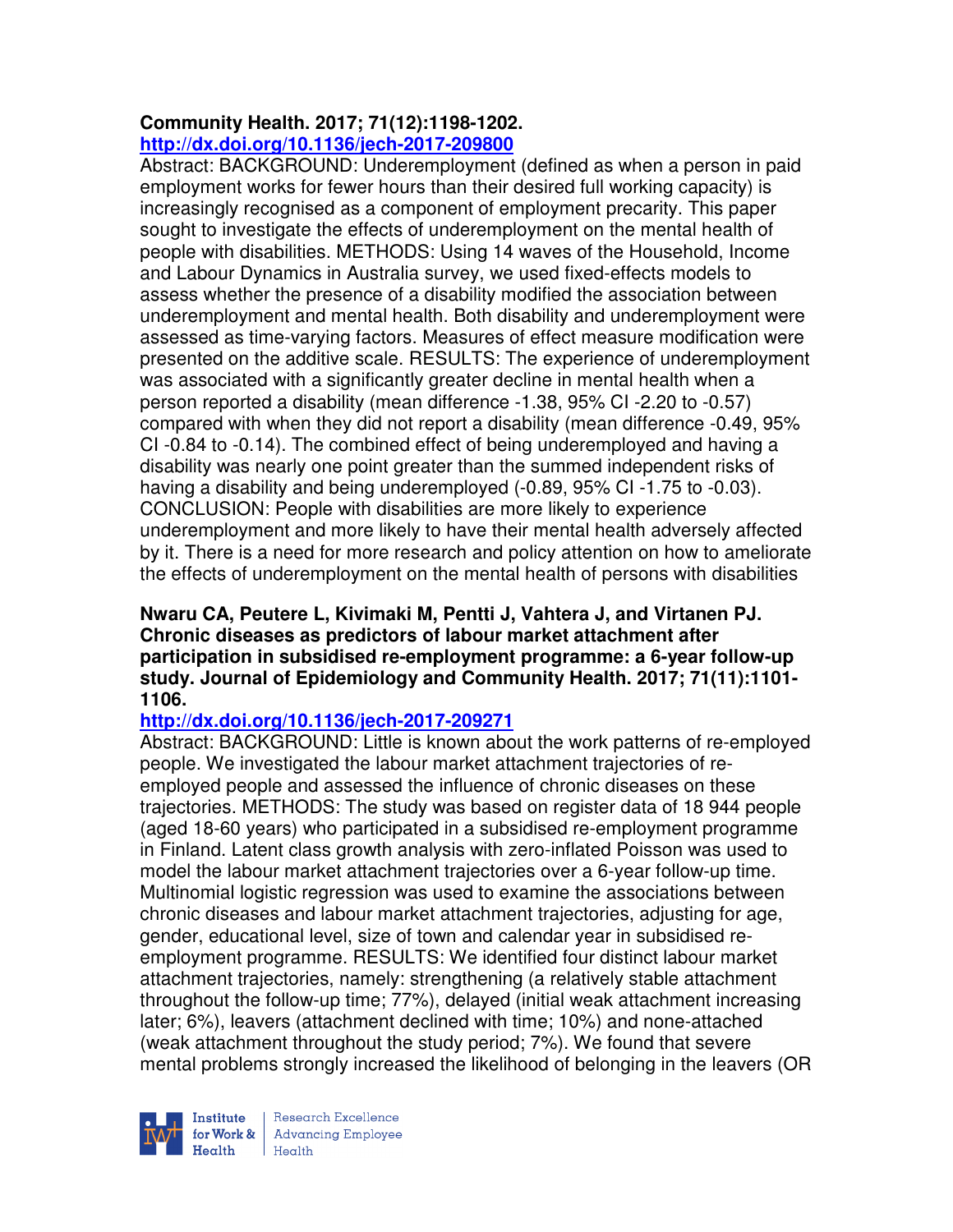3.61; 95% CI 2.23 to 5.37) and none-attached (OR 3.41; 95% CI 1.91 to 6.10) trajectories, while chronic hypertension was associated with none-attached (OR 1.37; 95% CI 1.06 to 1.77) trajectory. The associations between other chronic diseases (diabetes, heart disease, asthma and arthritics) and labour market attachment trajectories were less evident. CONCLUSIONS: Re-employed people appear to follow distinct labour market attachment trajectories over time. Having chronic diseases, especially mental disorders appear to increase the risk for relatively poor labour market attachment

### **Park J, Park JS, Han B, and Kim Y. Vulnerability of employees in businesses with fewer than five workers (micro-enterprises) to occupational safety and health problems. American Journal of Industrial Medicine. 2017; 60(12):1056-1065.**

# **http://dx.doi.org/10.1002/ajim.22783**

Abstract: INTRODUCTION: We assessed the characteristics of micro-enterprises (businesses with fewer than five workers) focusing on occupational safety and health (OSH) issues. METHODS: We performed a secondary analysis of data from the Economically Active Population Supplementary Survey and the fourth Korean Working Conditions Survey of 2014. RESULTS: Relative to larger businesses, micro-enterprises employ more women, temporary workers, and older workers (>55 years). In addition, more workers in micro-enterprises held "elementary occupations" (unskilled or under-skilled) or "sales and service jobs." Key sectors of such employment included the sectors of "wholesale and retail trade" and "hotel and restaurants." Furthermore, lower skilled workers in such micro-enterprises more frequently reported exposure to ergonomic risk factors and subsequent musculoskeletal disorders, and they also experienced a much higher fatality rate due to occupational injuries. CONCLUSION: Our results indicate that Korean workers in micro-enterprises are more vulnerable to OSH problems than workers in larger businesses

#### **Schulte PA, Cunningham TR, Nickels L, Felknor S, Guerin R, Blosser F, and et al. Translation research in occupational safety and health: a proposed framework. American Journal of Industrial Medicine. 2017; 60(12):1011- 1022.**

#### **http://dx.doi.org/10.1002/ajim.22780**

Abstract: Translation research in occupational safety and health is the application of scientific investigative approaches to study how the outputs of basic and applied research can be effectively translated into practice and have an impact. This includes the study of the ways in which useful knowledge and interventions are disseminated, adopted, implemented, and institutionalized. In this paper, a 4 stage framework (Development, Testing, Institutionalization, and Evaluation) is presented. Translation research can be used to enhance the use and impact of occupational safety and health knowledge and interventions to protect workers. This type of research has not received much attention in the occupational safety and health field. However, in contemporary society, it is critical to know how to



Research Excellence for Work & | Advancing Employee Health